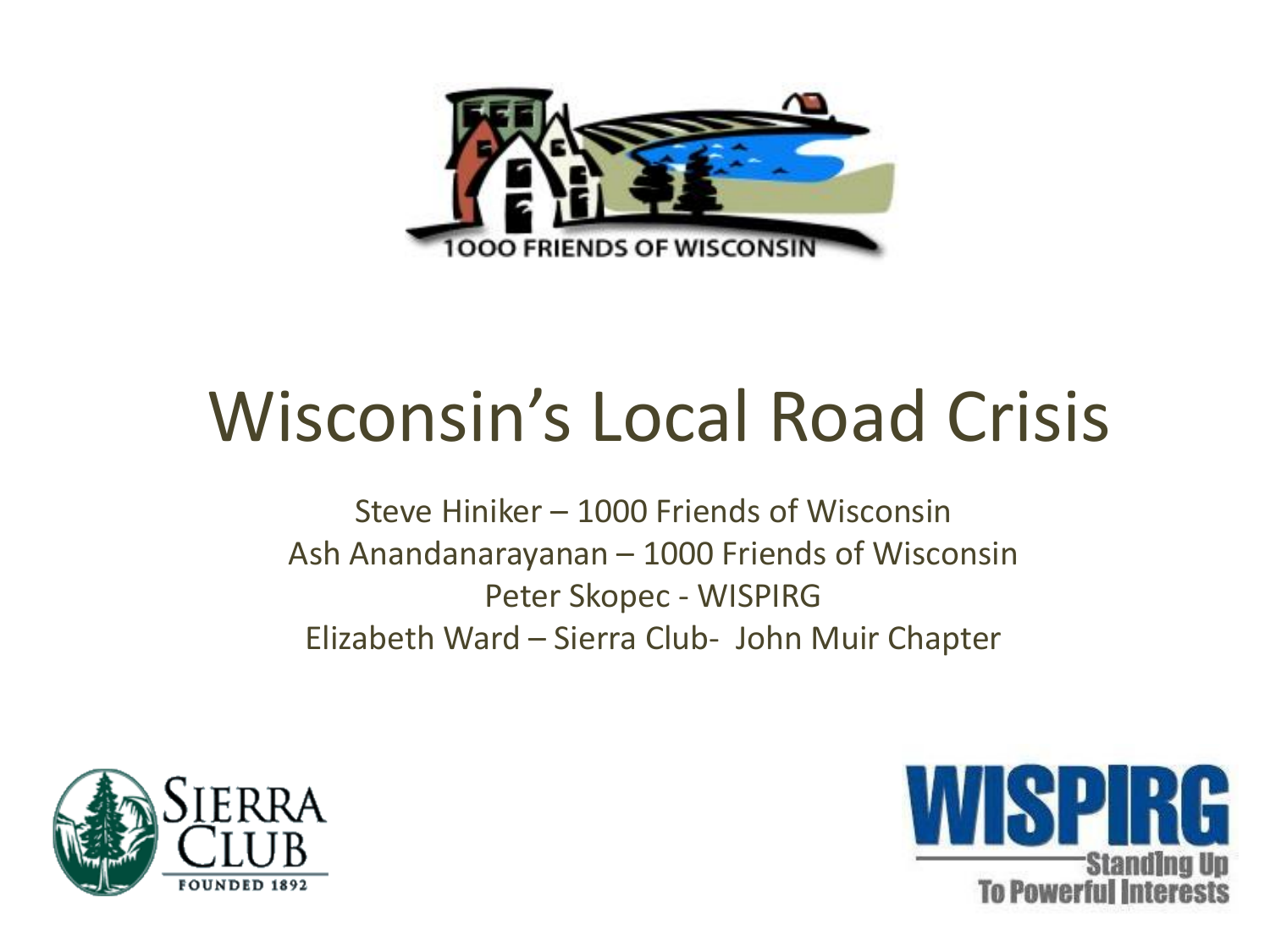### **State of Wisconsin**

Failed, poor, very poor Fair

**15,714** miles of local road are *"failed, very poor or poor"* need reconstruction **(14%)** 

**27,094** miles of local roads are **"fair"** – need repair. **(24%)**

**Total miles of local road: 113,490**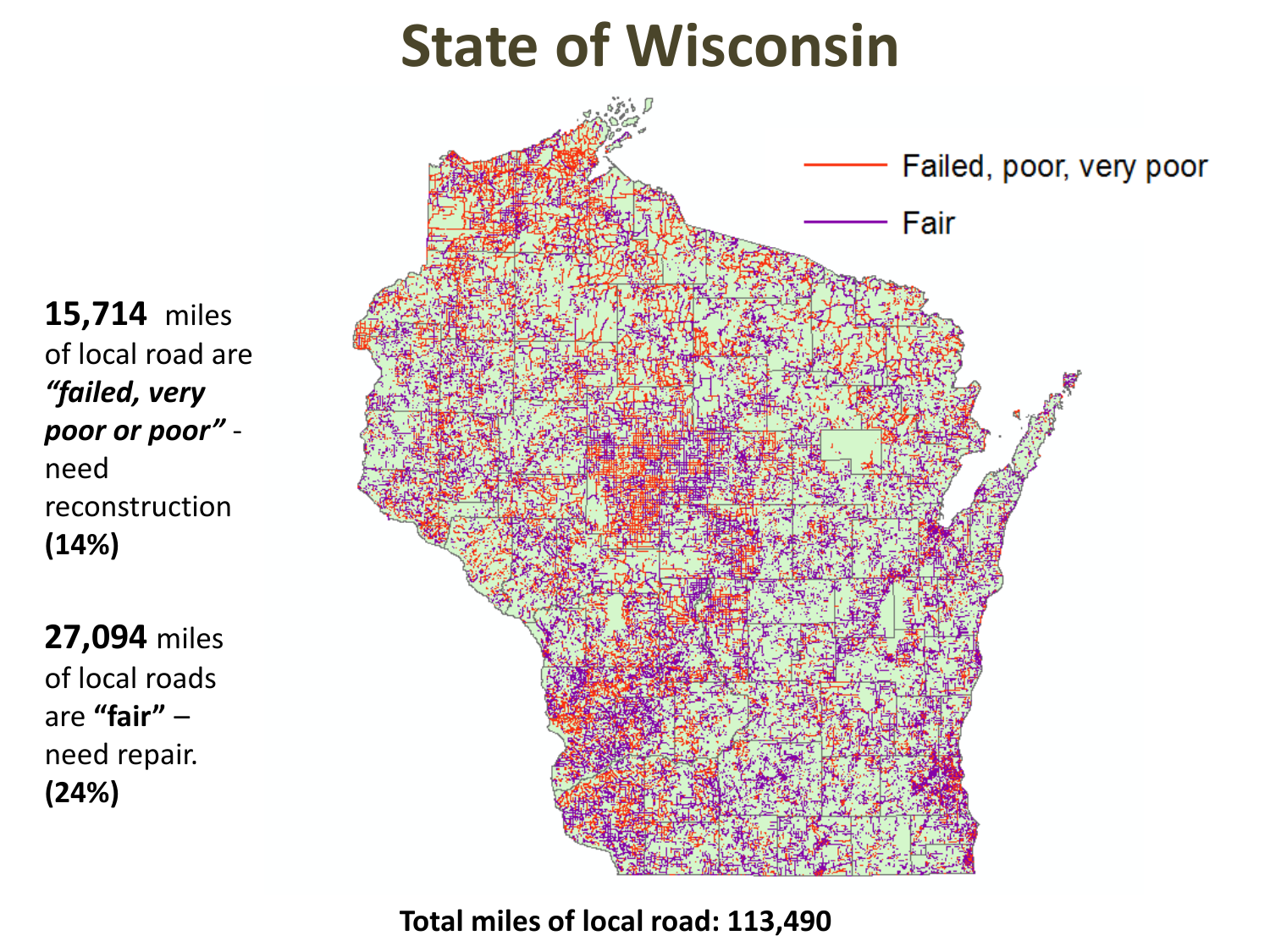### **South West Region**



repair. **(26%)**

Counties of Columbia, Crawford, Dane, Dodge, Grant, Green, Iowa, Jefferson, Juneau, La Crosse, Lafayette, Monroe, Richland, Rock, Sauk and Vernon. **Total miles of local road: 26,776**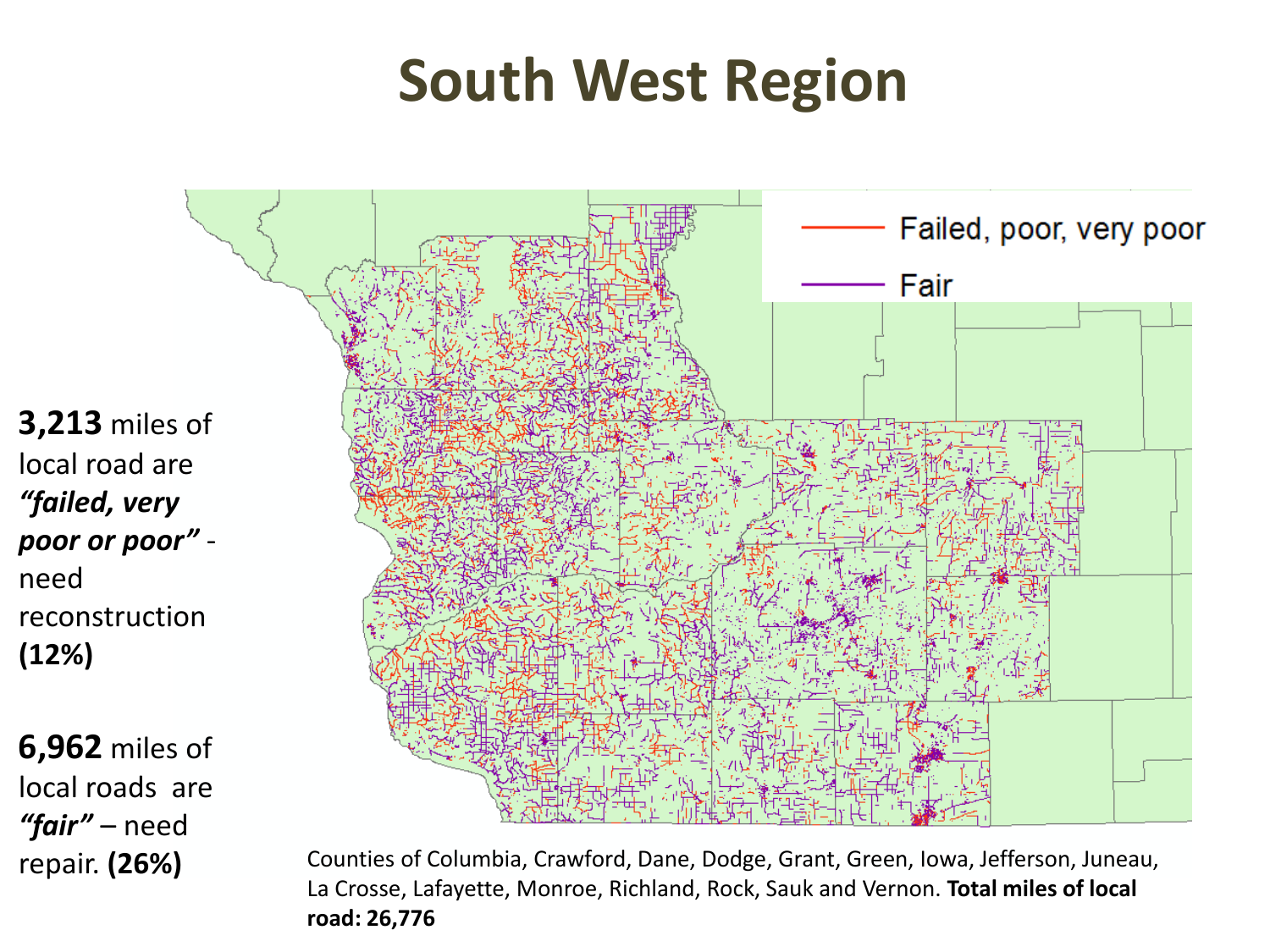### **South East Region**



**1,274** miles of local road are *"failed, very poor or poor"*  need reconstruction **(10%)** 

**2,720** miles of local roads are *"fair"* – need repair. **(22%)**

> Counties of Kenosha, Milwaukee, Ozaukee, Racine, Walworth, Washington and Waukesha. Total miles of local road: **12,359**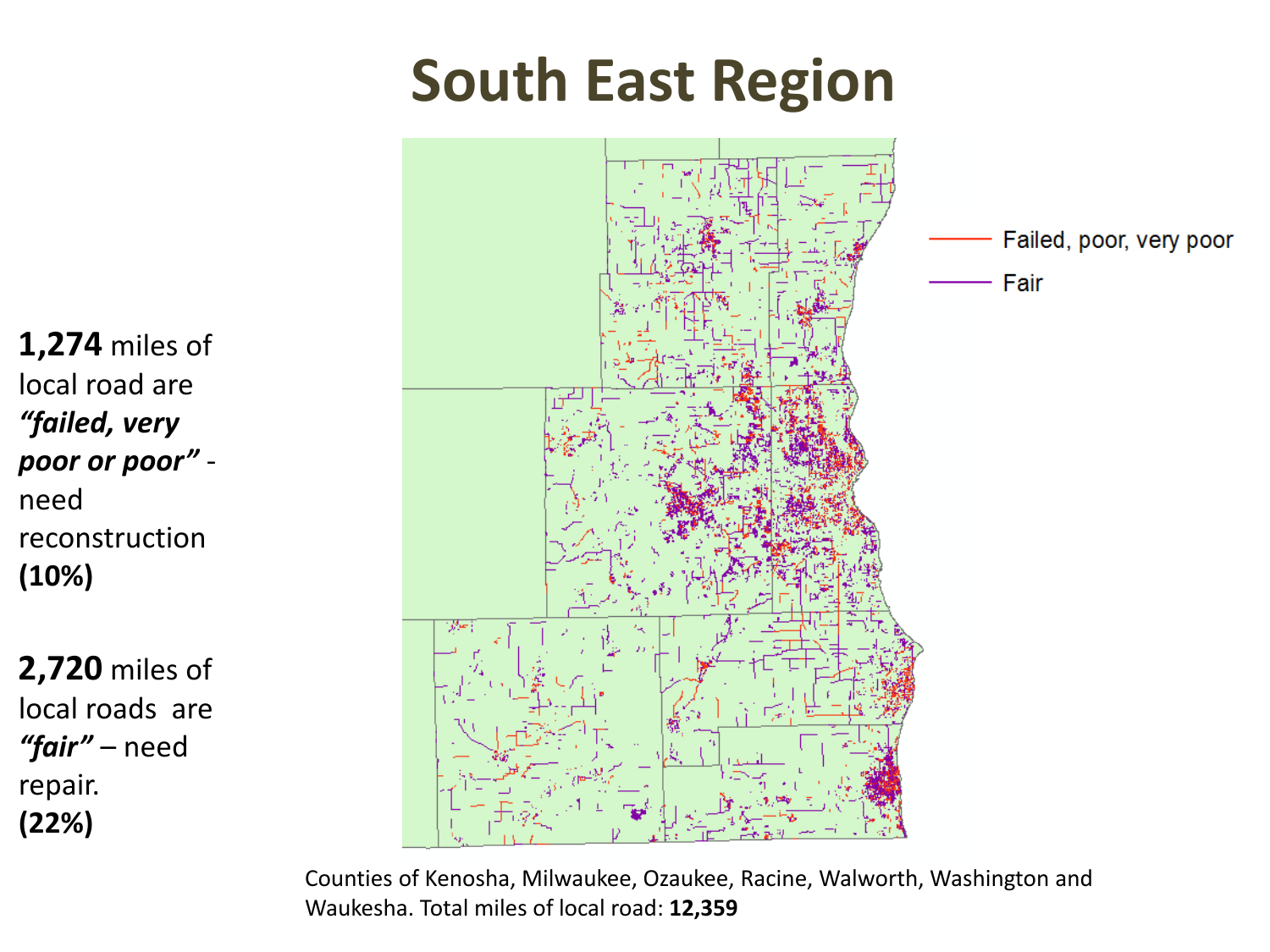### **North East Region**

Failed, poor, very poor Fair

Counties of Brown, Calumet, Door, Fond du Lac, Kewaunee, Manitowoc, Marinette, Oconto, Outagamie, Sheboygan and Winnebago. **Total miles of local road: 18,426** 

**1,716** miles of local road are *"failed, very poor or poor"*  need reconstruction **(9%)** 

**4,147** miles of local roads are *"fair"* – need repair. **(22%)**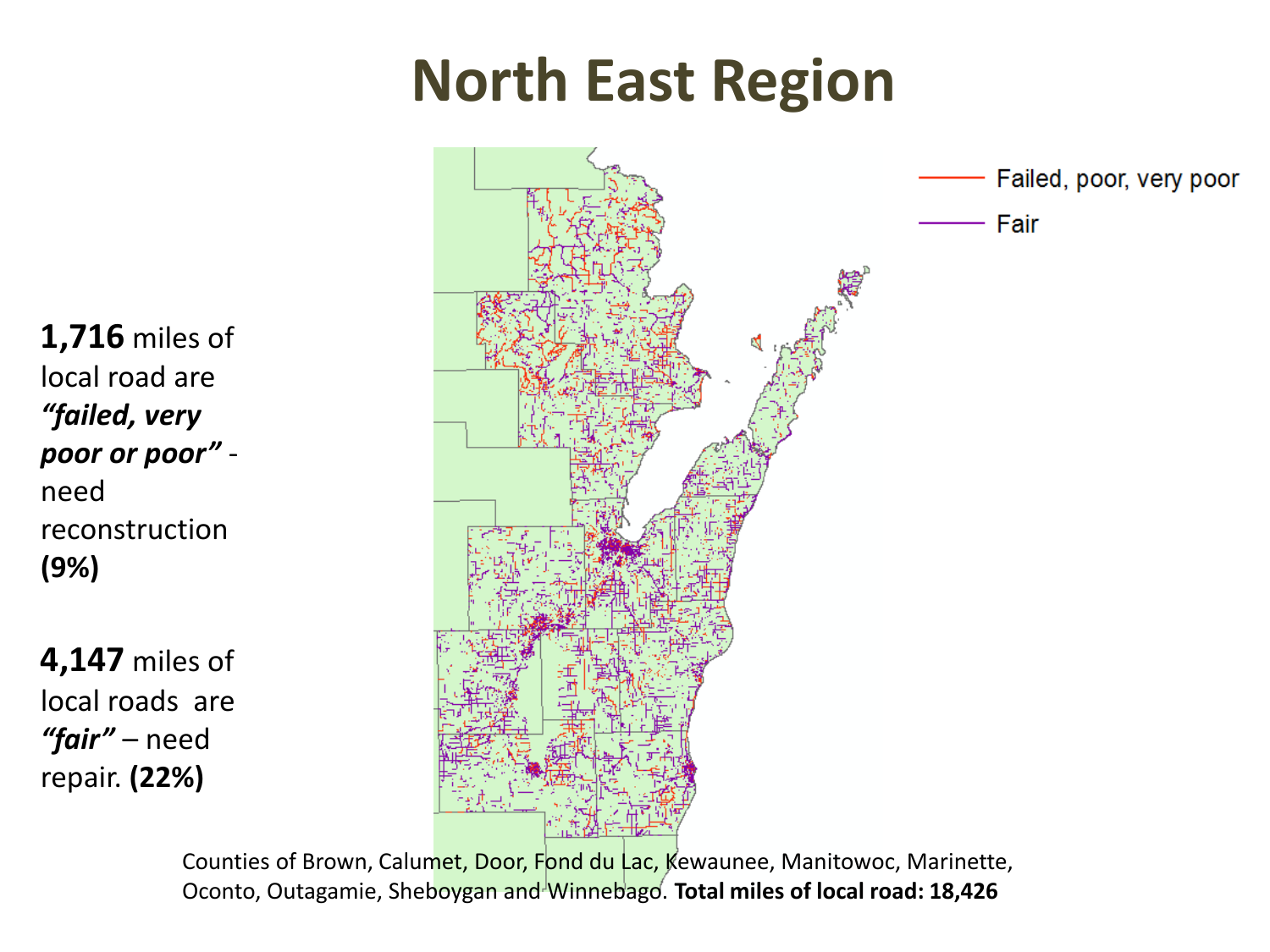## **North Central Region**

**3,744** miles of local road are *"failed, very poor or poor"*  need reconstruction **(15%)** 

**6,229**miles of local roads are *"fair"* – need repair. **(25%)**



Counties of Adams, Florence, Forest, Green Lake, Iron, Langlade, Lincoln, Marathon, Marquette, Menominee, Oneida, Portage, Price, Shawano, Vilas, Waupaca, Waushara and Wood. T**otal miles of local road: 24,583**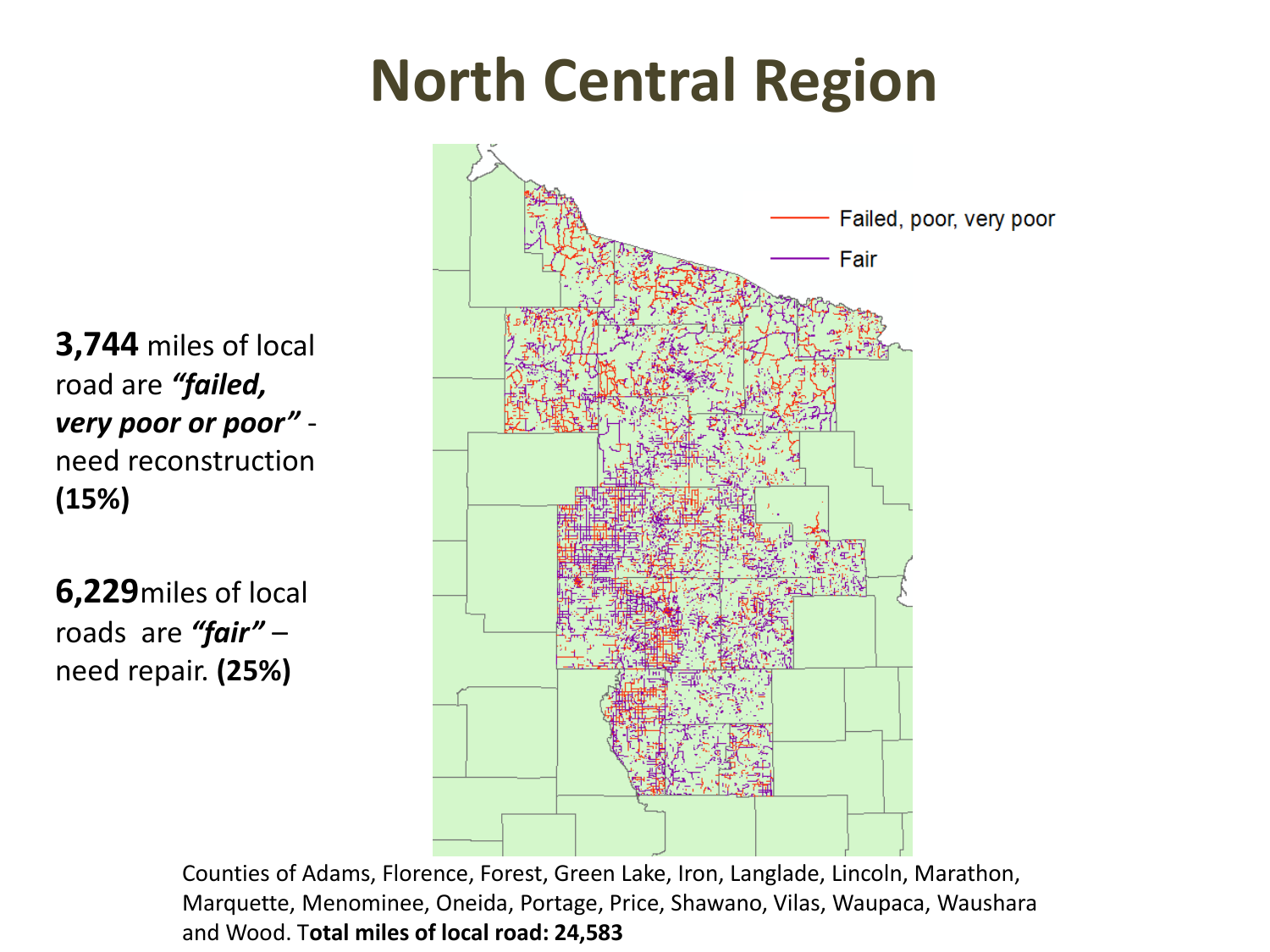

Counties of Ashland, Barron, Bayfield, Buffalo, Burnett, Chippewa, Clark, Douglas, Dunn, Eau Claire, Jackson, Pepin, Pierce, Polk, Rusk, Sawyer, St. Croix, Taylor, Trempealeau and Washburn. **Total miles of local road: 31,314**

need

**(22%)**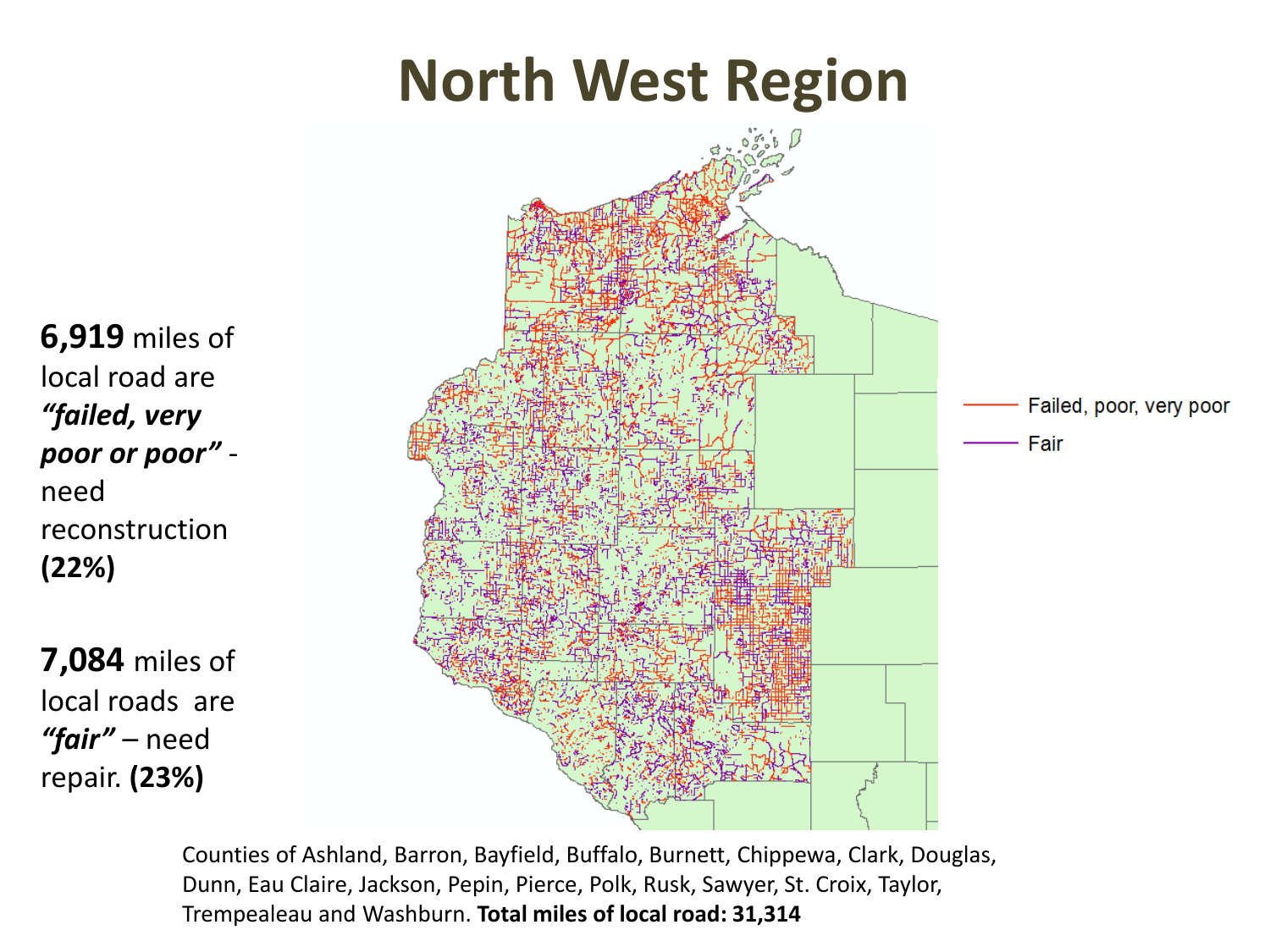### **WisDOT Funding Trends 2000 - 2013**



Source: Transportation Budget Trends, 2000 – 2013, Wisconsin DOT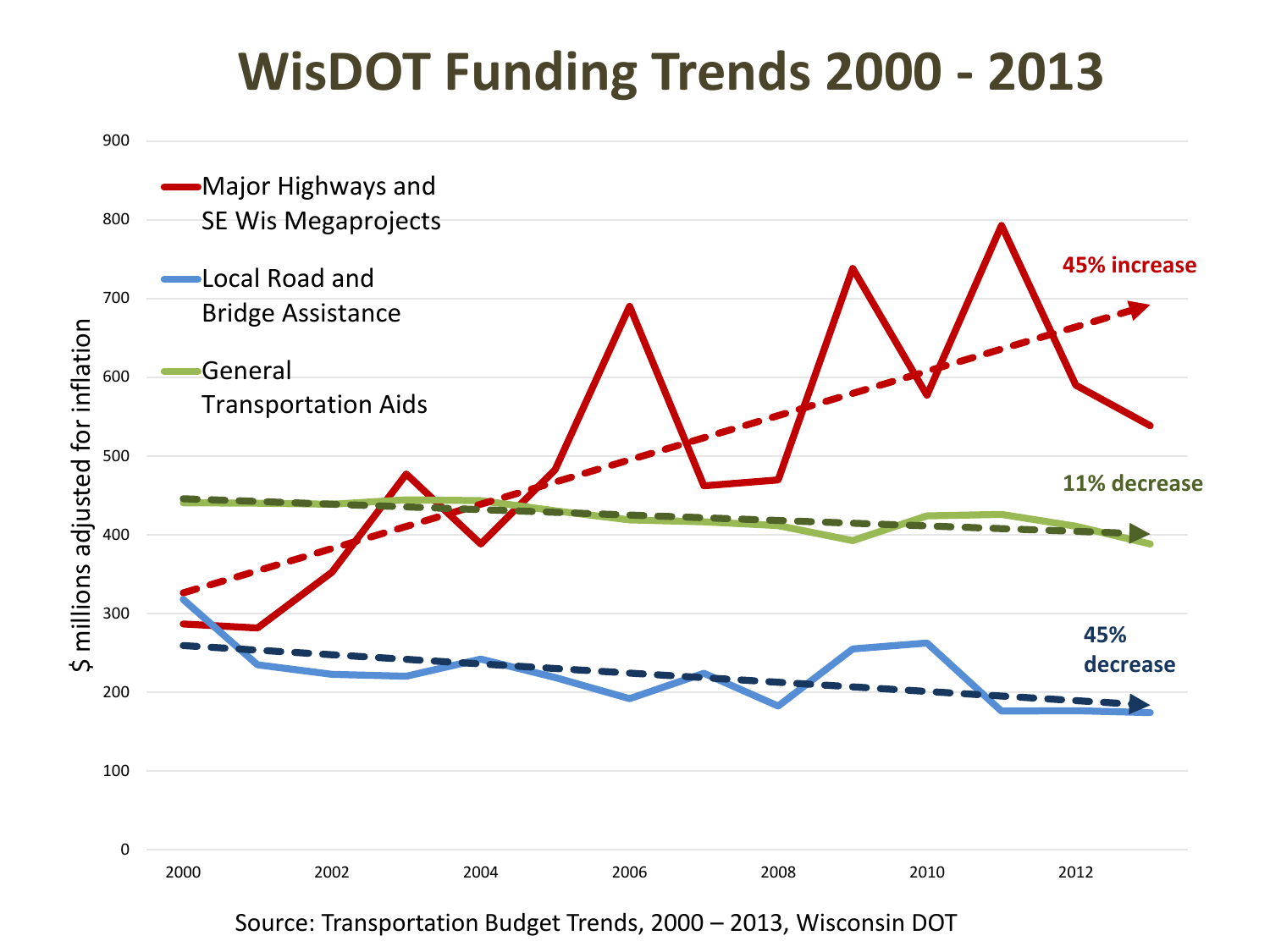## **Local Road vs Highway Funding (2013**)

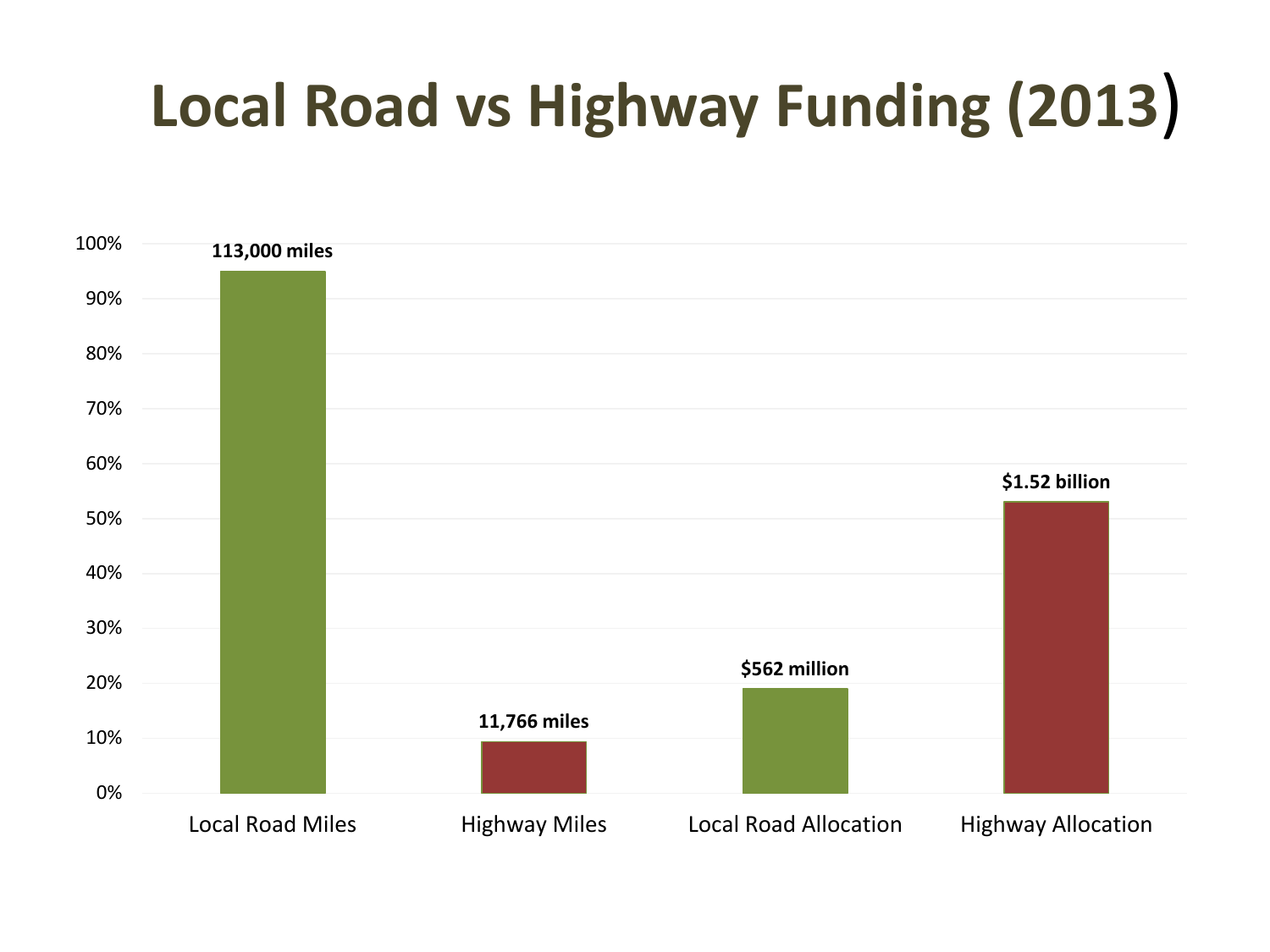# **Spending per mile of Wisconsin Roadway (2013)**

| \$140,000 |                                | \$129,974                   |
|-----------|--------------------------------|-----------------------------|
| \$120,000 |                                |                             |
| \$100,000 |                                |                             |
| \$80,000  |                                |                             |
| \$60,000  |                                |                             |
| \$40,000  |                                |                             |
| \$20,000  | \$4,977                        |                             |
| $$0$$     |                                |                             |
|           | Dollars per mile of local road | Dollars per mile of highway |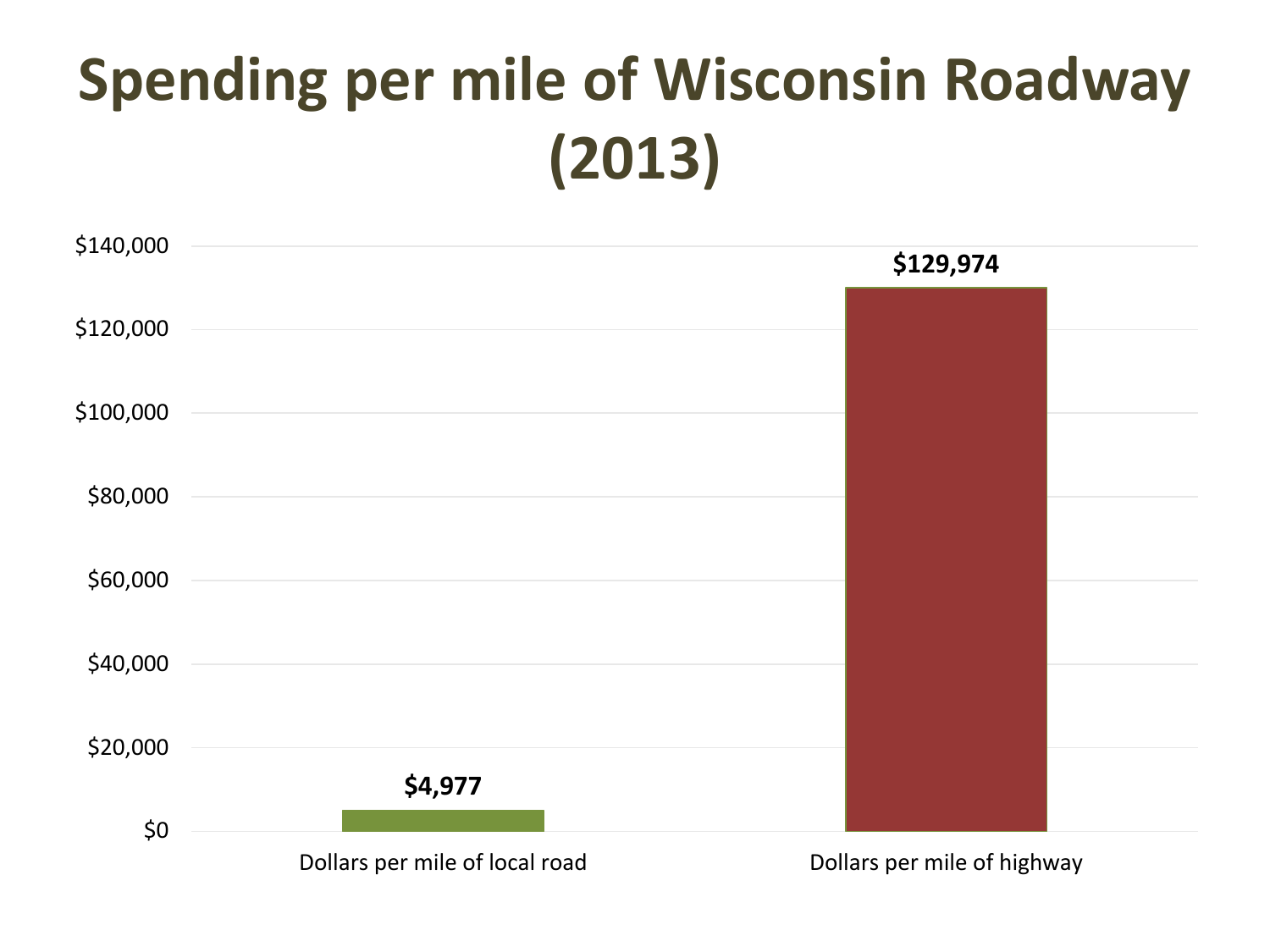### **Local Roads in Poor Condition**

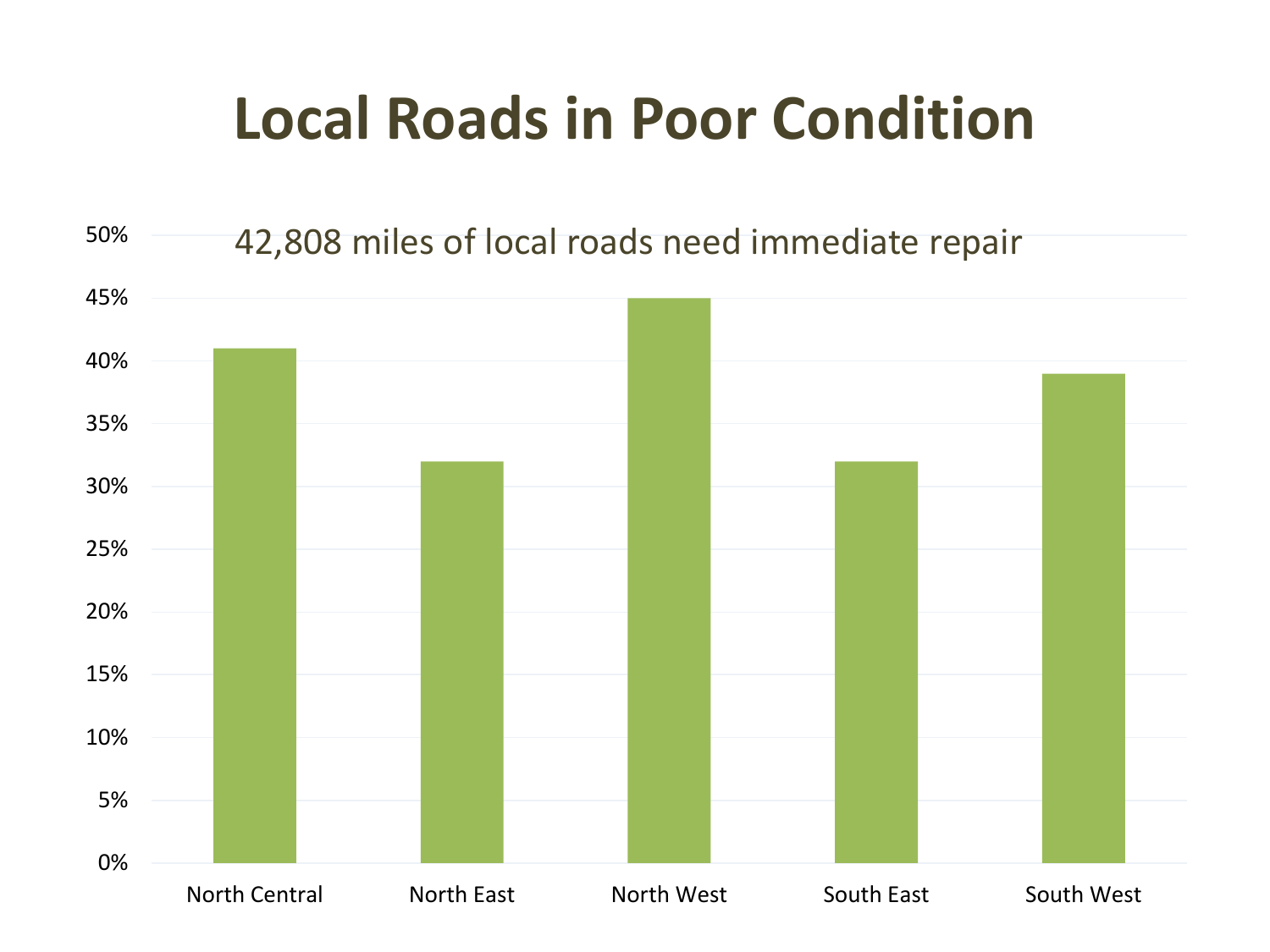## **Proposed Executive Budget (2015-16)**

*Local Transportation Assistance*

- **\$720M over the biennium** (incl. local road assistance), or \$360M per year
- A decline from \$361M/year proposed by the Governor in 2013-14
- Local transportation aids have declined from \$441M in 2000 to \$388M in 2013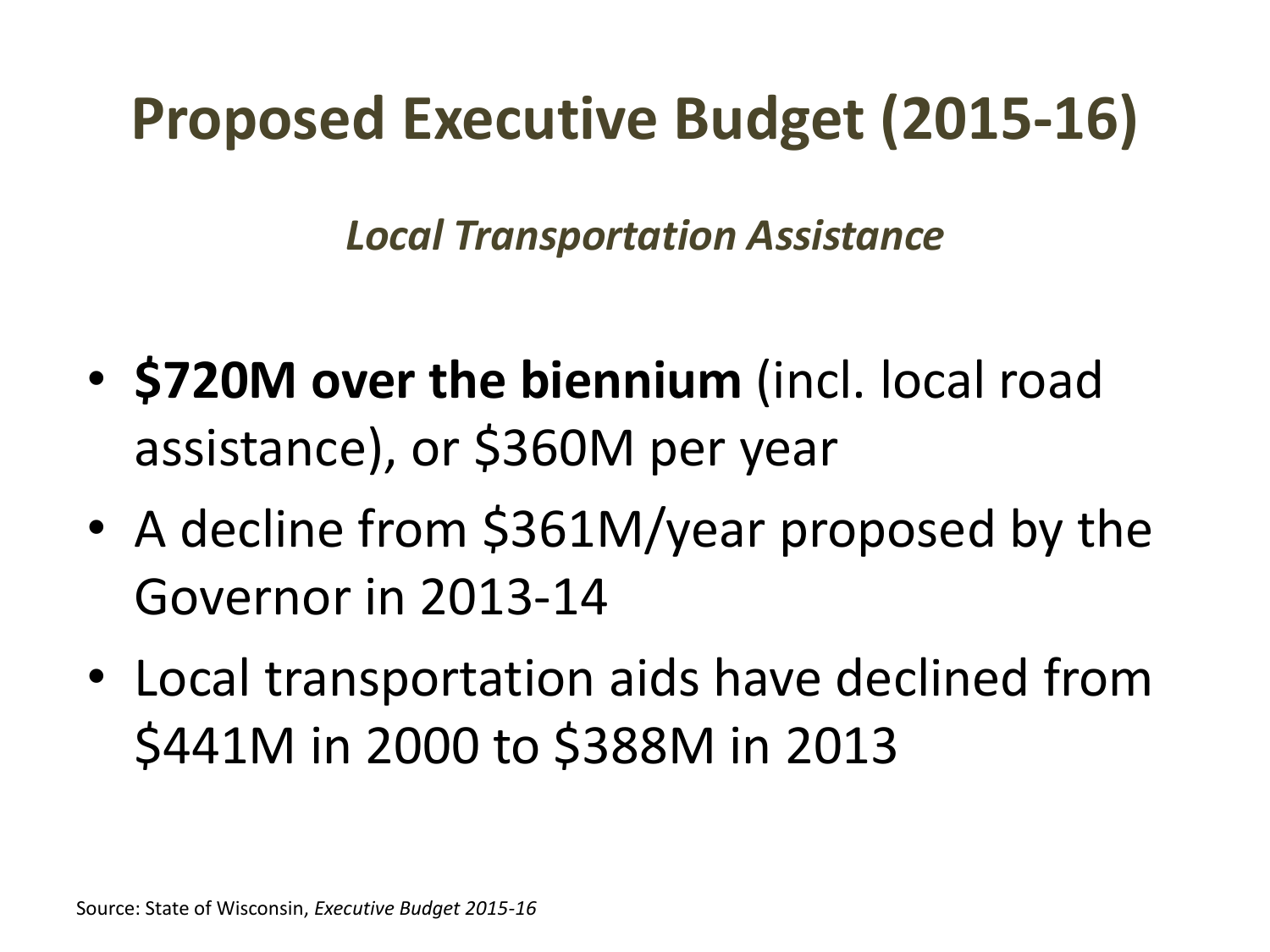## **Proposed Executive Budget (2015-16)**

### *Southeast Wisconsin Megaprojects Program*

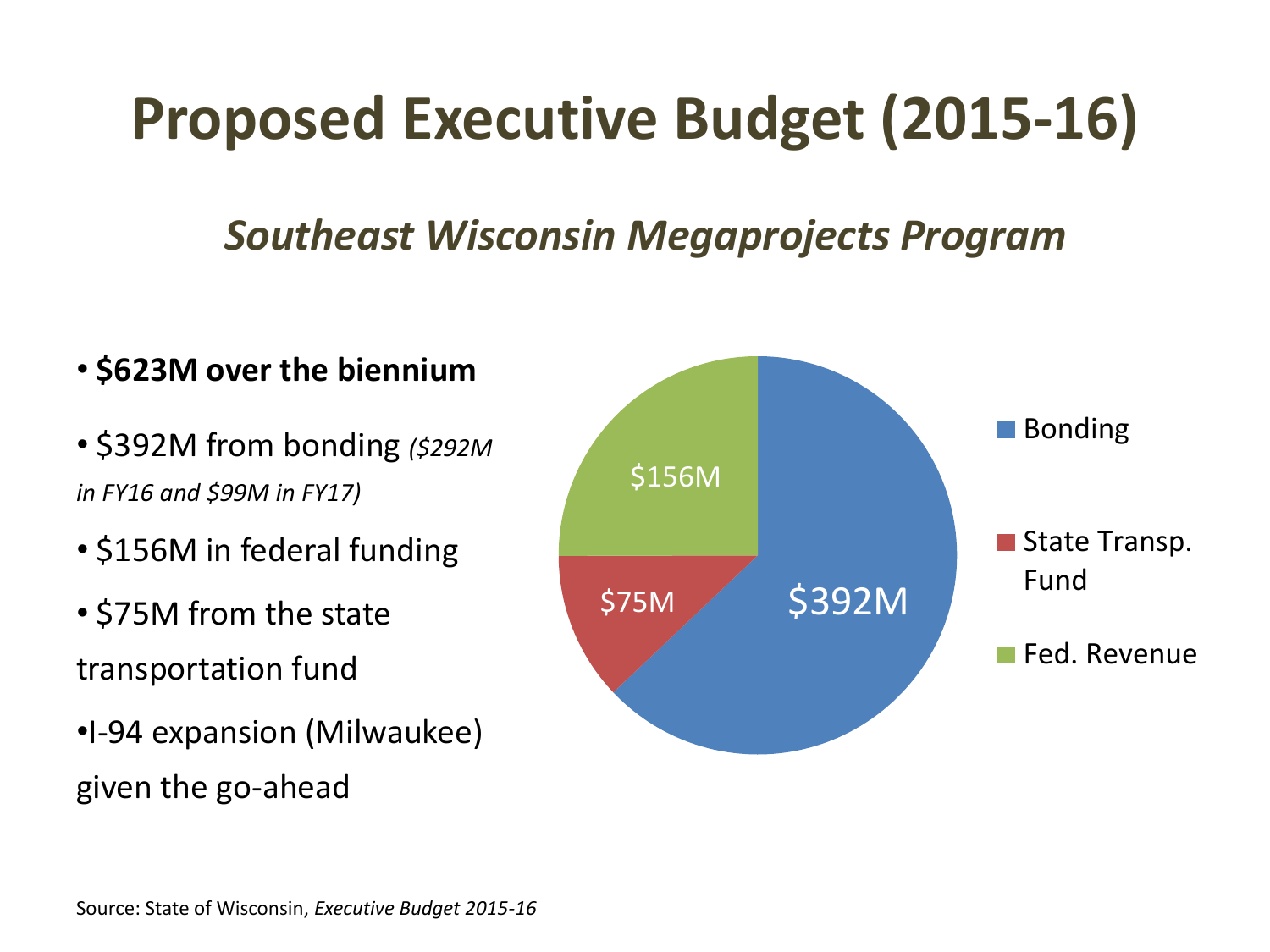## **Proposed Executive Budget (2015-16)**

### *Major Highway Projects Program*

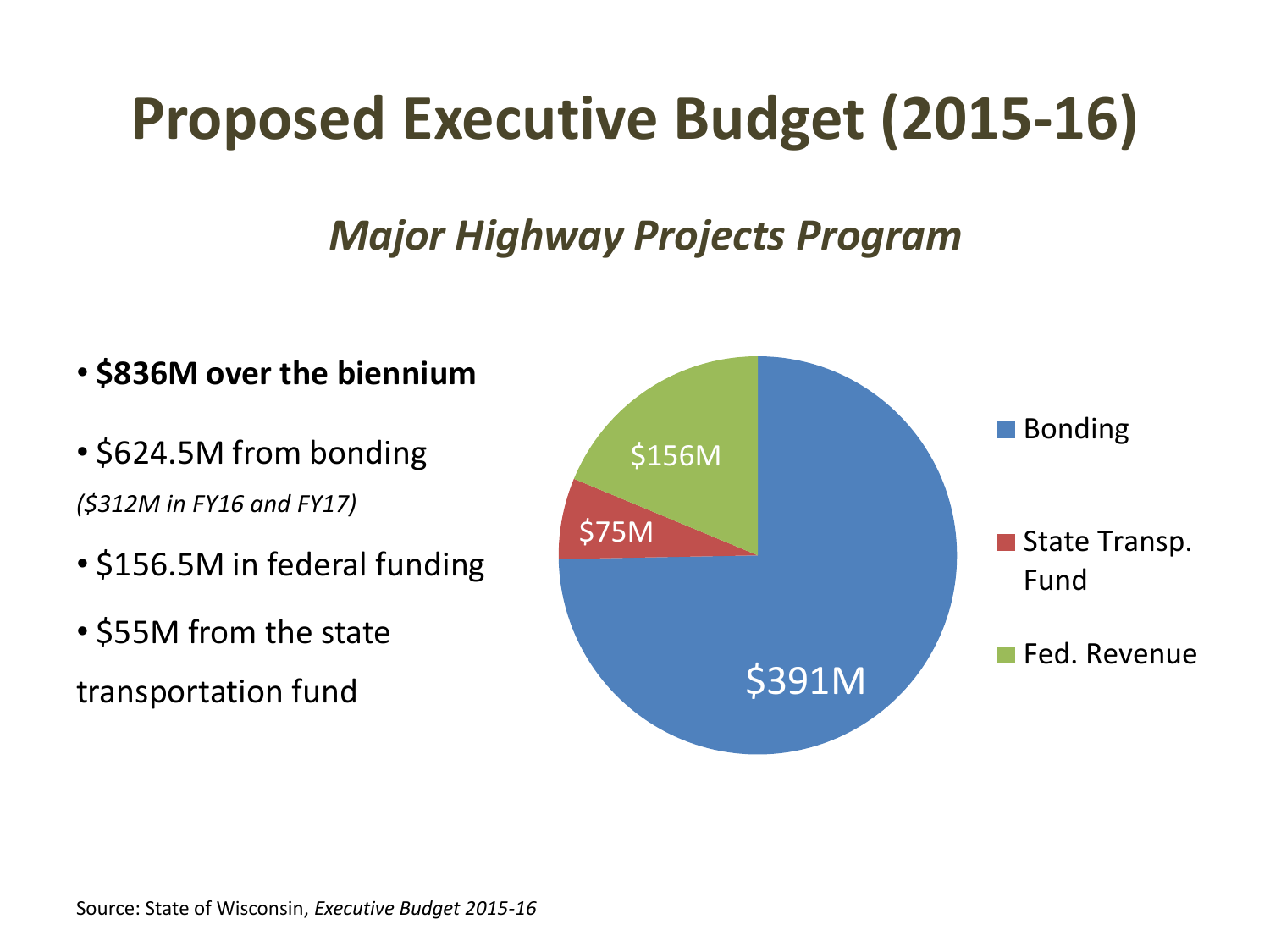### Local Roads/Big-Ticket Highways Imbalance (2015-16)

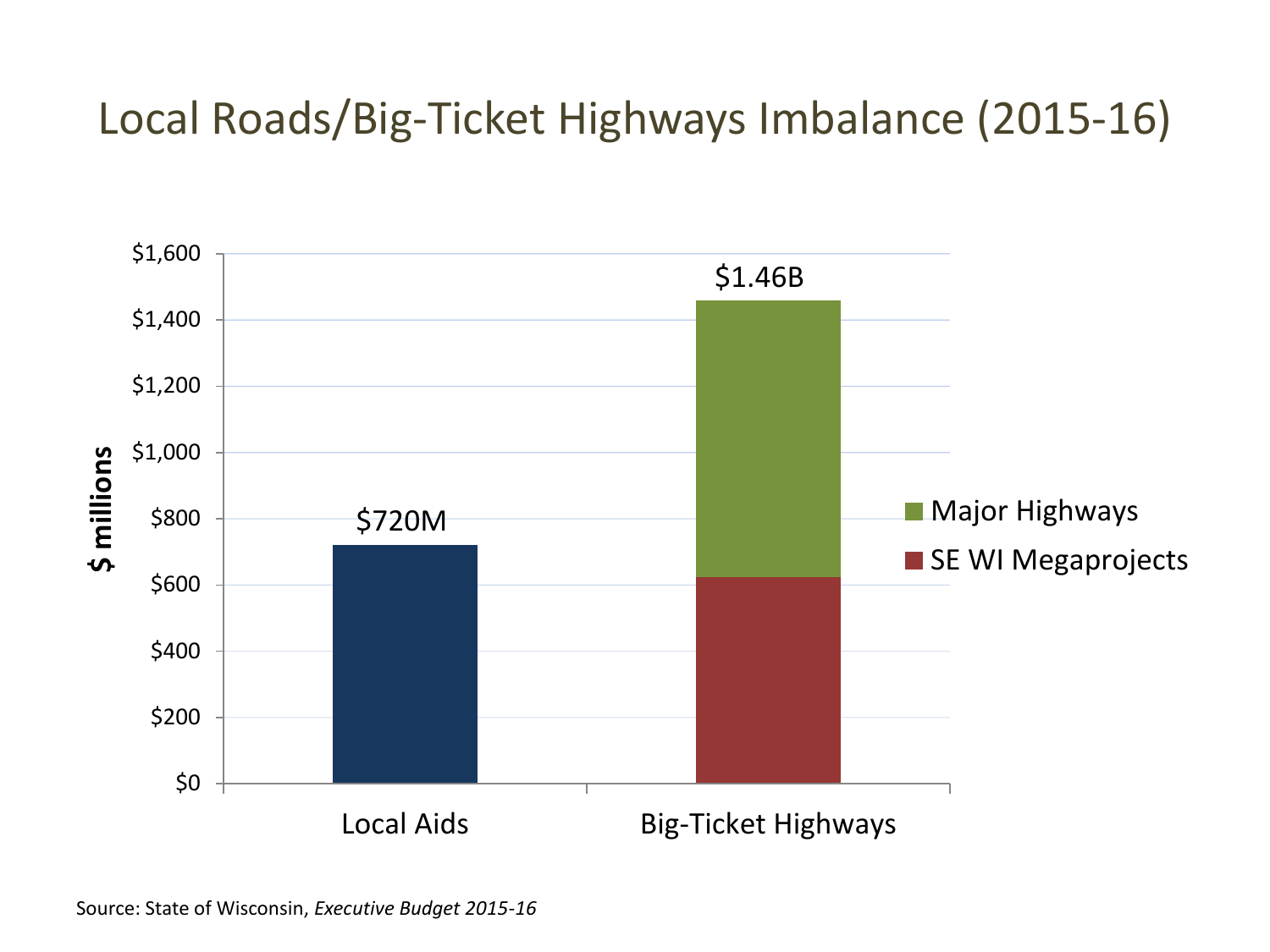### **Examples of Unjustified Expansion Projects**

### **I-94 Expansion, Milwaukee**

- Cost of expansion beyond repair: \$480M
- Traffic trends:
	- WISDOT projection: **+23%** (2012-2040)
	- Actual: **-8%** (2000-2012)

#### **I-90 Widening, South of Madison**

- Cost of expansion beyond repair: \$836M
- Traffic trends:
	- WISDOT projection: **+29%** (2000-2010)
	- Actual: **+1%** (2000-2012)

#### **Hwy 23, Fond Du Lac/Plymouth**

- Cost of expansion beyond repair: \$128M
- Traffic trends:
	- WISDOT projection: **+54.5%** (2014- 2040)
	- Actual: **-4.9%** (2000-2014)

#### **Beltline Expansion, Madison**

- Cost of expansion beyond repair: \$1B
- Traffic trends:
	- WISDOT projection relies on data from 2005; **predicts across-the board volume increase**.
	- Actual: **slower-than-predicted growth at most locations along the Beltline** (2005-2012)